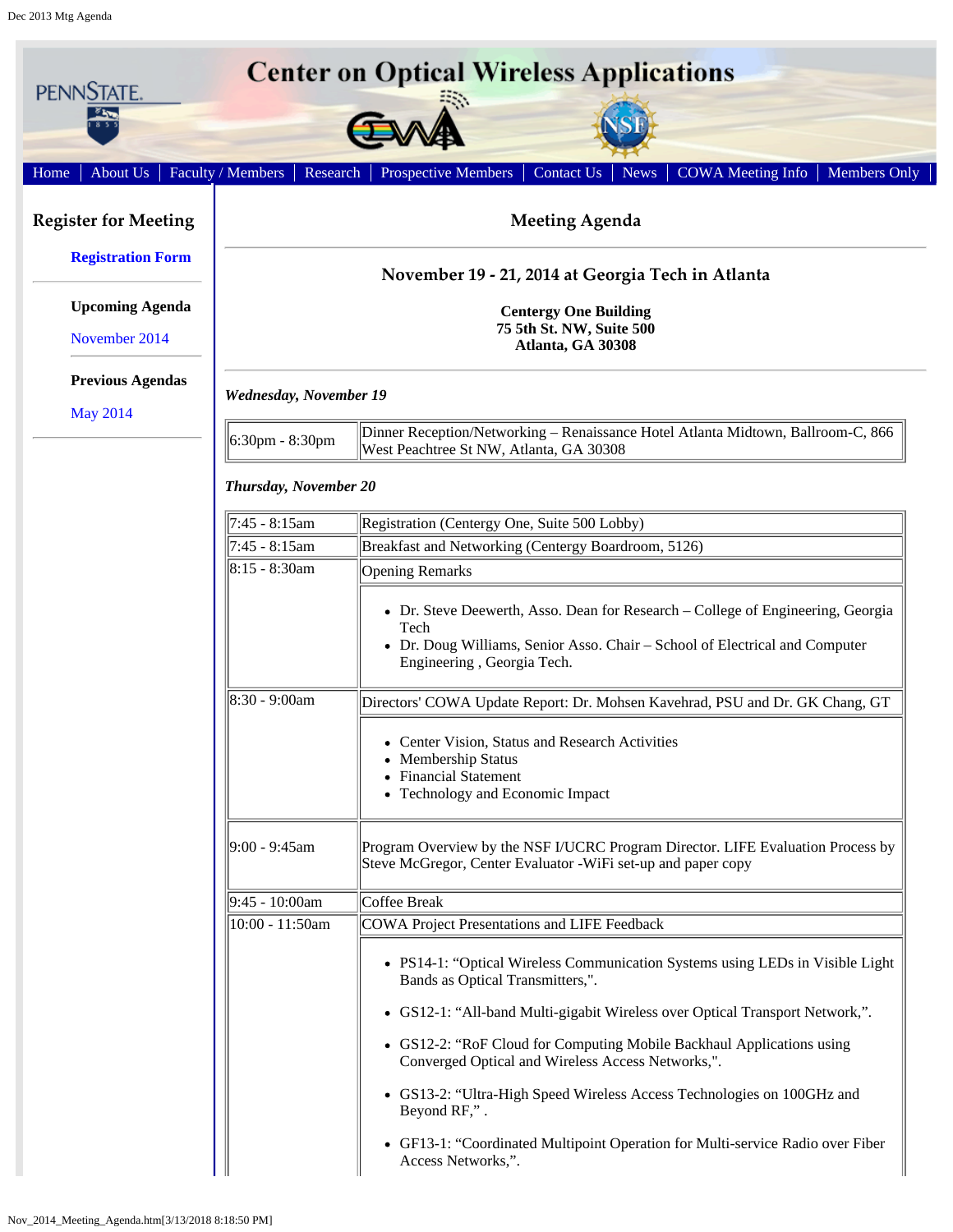|                    | • GS14-2: "High-Performance, Cost-effective WDM-PON for Next Generation<br>Optical and Wireless Communication System,".                                                                                                                |  |  |  |  |
|--------------------|----------------------------------------------------------------------------------------------------------------------------------------------------------------------------------------------------------------------------------------|--|--|--|--|
|                    | NSF LIFE (Level of Interest, Feedback and Evaluation) forms must be filled out after<br>each project presentation. LIFE forms must be collected at the end of the session.                                                             |  |  |  |  |
| 11:50am - 12:55pm  | Lunch at GT Hotel                                                                                                                                                                                                                      |  |  |  |  |
| $1:00 - 2:40$ pm   | Project Reports and New Proposals                                                                                                                                                                                                      |  |  |  |  |
|                    | • P-GT-S14-1 COWA Joint Project: "Advanced Digital Signal Processing for<br>Visible Light and RF Photonic Wireless Communication Systems,".                                                                                            |  |  |  |  |
|                    | • PS14-2: "Optical Wireless Networked-Systems for Positioning and Navigation<br>with Optimized Transceivers,".                                                                                                                         |  |  |  |  |
|                    | • GF14-1: "New Proposal,".                                                                                                                                                                                                             |  |  |  |  |
|                    | • PF14-1: "New Proposal,".                                                                                                                                                                                                             |  |  |  |  |
|                    | NSF LIFE (Level of Interest, Feedback and Evaluation) forms must be filled out after<br>each project presentation. LIFE forms must be collected at the end of the session.                                                             |  |  |  |  |
| $2:40 - 3:00$ pm   | • Heterogeneous Wireless Video transmission with LTE-A MIMO Demonstration -<br>Centergy Lab 5114.                                                                                                                                      |  |  |  |  |
| $3:00 - 3:30$ pm   | [IAB Member Company Profile and University Guest Presentations (15 minutes each)                                                                                                                                                       |  |  |  |  |
|                    | • "Overview on AOC Technologies," Dr. Charles Su, CTO, AOC Technologies.<br>• Updates by Professor Valencia Joyner Koomson on Tufts University                                                                                         |  |  |  |  |
| $3:30 - 3:40$ pm   | Coffee Break                                                                                                                                                                                                                           |  |  |  |  |
| $3:40 - 4:40$ pm   | LIFE Feedback Review, Steve McGregor, Center Evaluator -                                                                                                                                                                               |  |  |  |  |
|                    | Industry members, directors, faculty, and student discussion                                                                                                                                                                           |  |  |  |  |
| $4:40 - 5:40$ pm   | Center Workshop - Directors, Members, and NSF                                                                                                                                                                                          |  |  |  |  |
|                    | • Discuss ongoing projects and research agenda<br>• Discuss proposals and other future work<br>• Discuss Center operations, administration, financial report and other business<br>• Discuss membership status and ongoing recruitment |  |  |  |  |
| 5:40 - 6:40pm      | Posters Session (View Posters List) - (Centergy One, Library, 5186)                                                                                                                                                                    |  |  |  |  |
| 6:40 <sub>pm</sub> | Buffet Dinner (Centergy Boardroom, 5126)                                                                                                                                                                                               |  |  |  |  |

## *Friday, November 21*

| $\ 7:30 - 8:00am\ $ | Breakfast, Centergy Boardroom, 5126                                                                                                                                                                      |  |  |  |  |
|---------------------|----------------------------------------------------------------------------------------------------------------------------------------------------------------------------------------------------------|--|--|--|--|
| $\ 8:00 - 9:30$ am  | IAB Closed Meeting - IAB Members and NSF Manager Only                                                                                                                                                    |  |  |  |  |
|                     | • Research agenda and proposal discussion<br>• VOTING ON NEW PROJECTS (including non-attending members' votes)<br>• Voting results discussion and conclusion<br>• Other Center business and action items |  |  |  |  |
| $\ 9:30 - 9:45$ am  | Break                                                                                                                                                                                                    |  |  |  |  |
| $  9:45 - 10:30$ am | IAB Report - out to Directors and Center Discussions                                                                                                                                                     |  |  |  |  |
| 10:30 - 10:45am     | Summary and Closing Remarks (Site Directors)                                                                                                                                                             |  |  |  |  |
| $\parallel$ 10:45am | Boxed Lunch and Meeting Adjourned                                                                                                                                                                        |  |  |  |  |